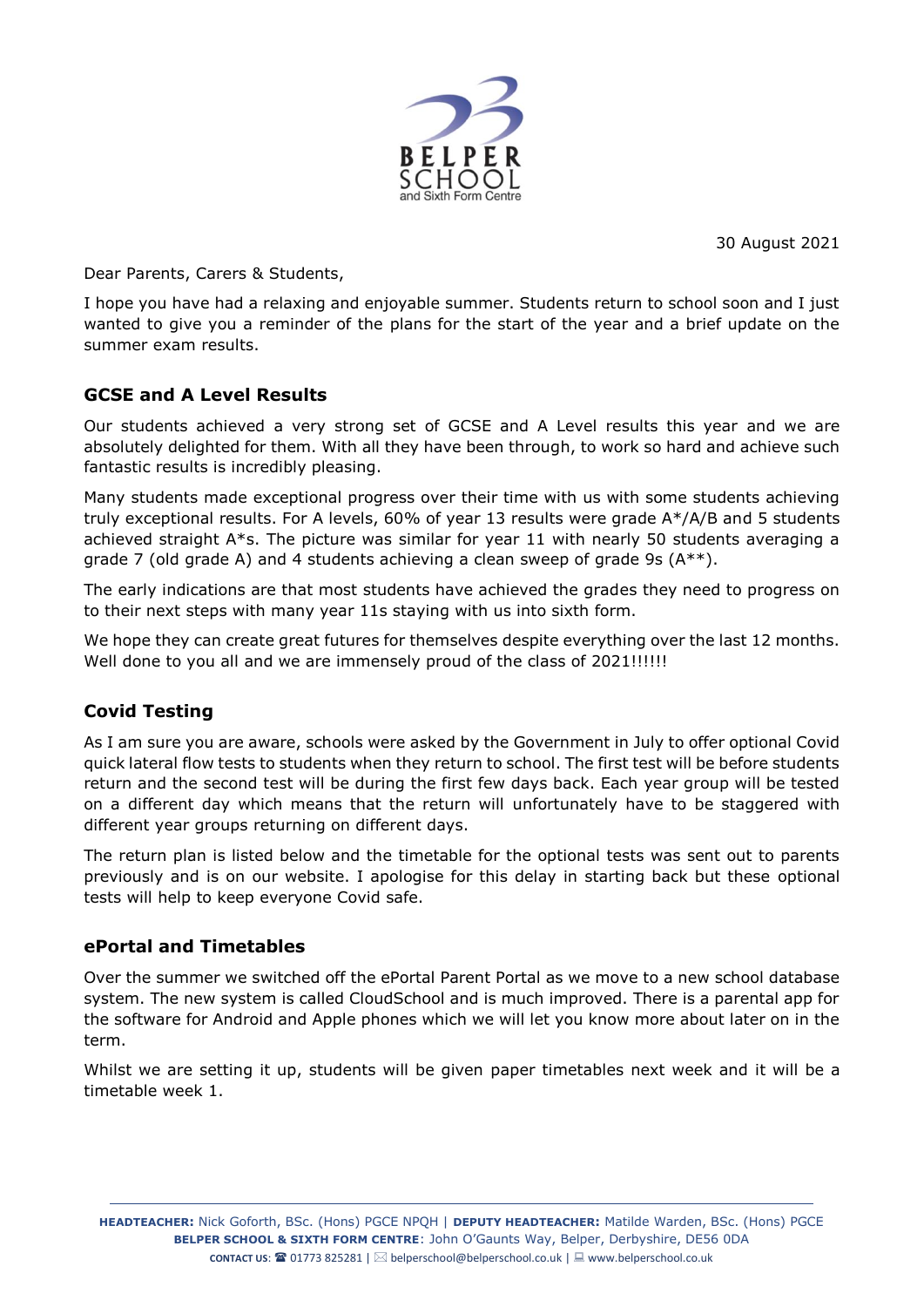# **Covid Plans for September**

Just a quick reminder about our Covid safety plans for the term:

- Covid will still be with us in September, so we need to maintain some sensible precautions
- We are reverting to our normal timetable in September with tutor time starting at 8:40 (after the first week) and school finishing at 3pm. The school gates will open at 8:20 each day.
- Classes will be back in normal rooms and there will be no bubbles, but we will still be asking students to minimise contact between different year groups
- Sanitiser will still be widely available in school and hand hygiene remains very important
- Good ventilation will also remain important in classrooms
- Face masks are optional, but some staff may continue to wear them, and students can wear them if they wish.
- Students should continue to test twice weekly at home for Covid
- Students must not come to school if they have any Covid / Flu like symptoms and families should contact us if there is a positive case

# **Self-Isolation**

The national rules for test, trace and self-isolation have changed. Students under 18 and staff who are fully vaccinated don't need to self-isolate if they come into close contact with a positive case, but they are advised to take a PCR test.

#### **Relationships and Sex Education**

RSE is now a national programme for all schools, which follows DFE guidance. We intend to equip children and young people with the information, skills and values they need to have safe, fulfilling and positive relationships and take responsibility for their physical, sexual and emotional health and wellbeing. The programme can be found on our website in the curriculum section.

If you would like to withdraw your child from any element of the programme, please contact the head of year. Please note that we are intending to cover this content early in the autumn term so you may wish to contact us as soon as possible.

Here's to a better year ahead for us all and let's hope we can move on from all the Covid difficulties and get everything back on track.

With my very best wishes,

NGOOM

Nick Goforth, Headteacher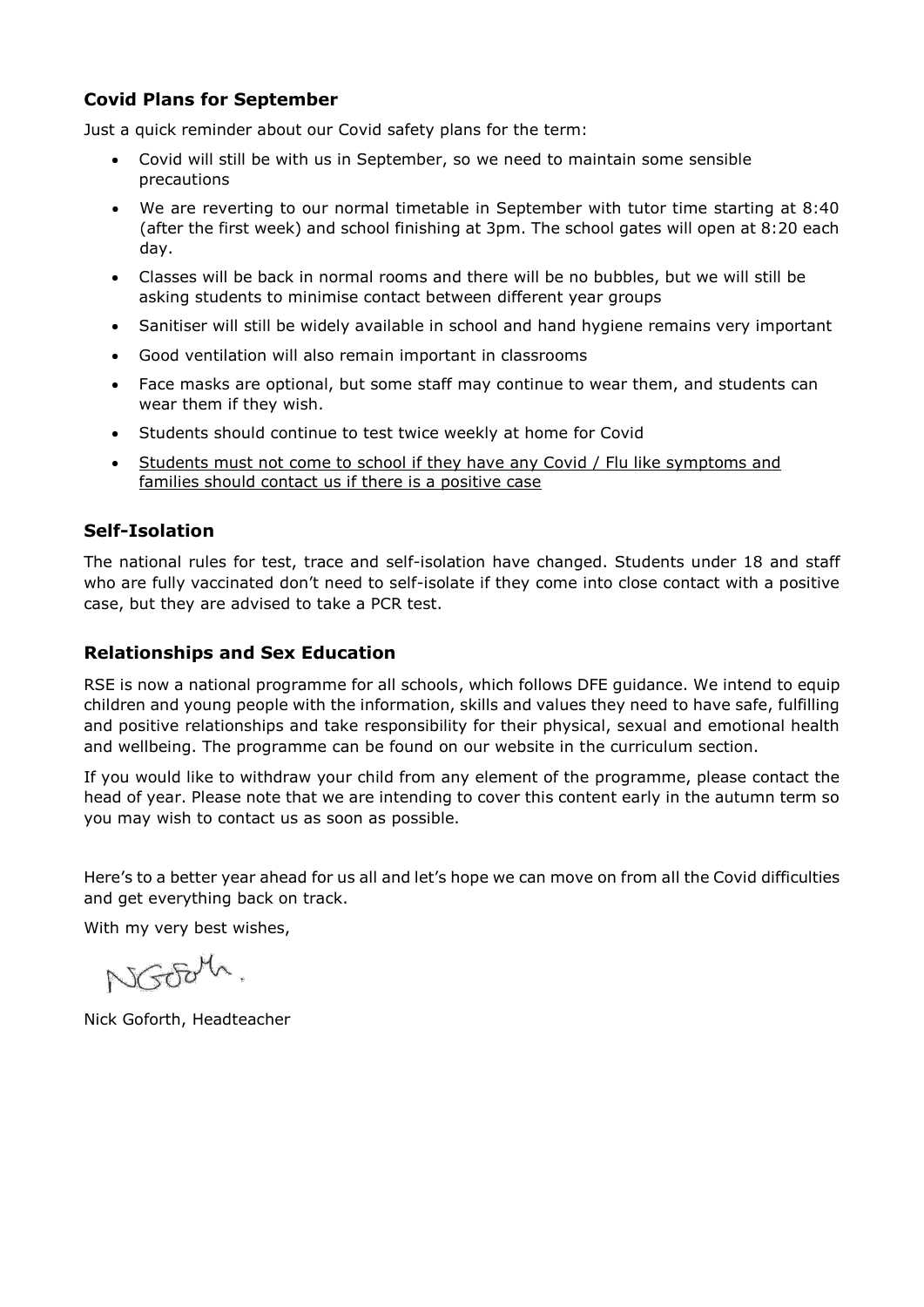

### **RETURN PLANS**

Please see below for the plans for the return for each year group. We apologise for the delay in getting some year groups back into school, but we are required to offer testing to students before they return. Testing is optional but please note that students who are not going to be tested still need to return at the same time as the rest of their year group.

| <b>NEW YEAR 7</b>                       |                                                                                                                                                                                                                                                                                                                                                                                                                                                                                                                                                                            |
|-----------------------------------------|----------------------------------------------------------------------------------------------------------------------------------------------------------------------------------------------------------------------------------------------------------------------------------------------------------------------------------------------------------------------------------------------------------------------------------------------------------------------------------------------------------------------------------------------------------------------------|
| <b>Thursday</b><br>$2nd$ Sep            | Covid testing at school for year 7<br>$\bullet$<br>The times of this optional testing are on the school website. The tests<br>$\bullet$<br>will be carried out in tutor group order                                                                                                                                                                                                                                                                                                                                                                                        |
| Friday 3rd<br><b>Sept</b>               | Students stay at home on holiday<br>$\bullet$                                                                                                                                                                                                                                                                                                                                                                                                                                                                                                                              |
| Monday 6th<br><b>Sep</b>                | First day at secondary school!<br>$\bullet$<br>Timetable Week 1<br>$\bullet$<br>Arrive at school for a 9am start. The gates will be open from 8:30 and<br>$\bullet$<br>students should go to the art block (where they came on the transition<br>day in June)<br>Induction programme in tutor groups which includes a school tour and<br>$\bullet$<br>students will be given their timetables<br>There will be no other year groups in school until 10am<br>$\bullet$<br>Break at 10:55am. Lessons start after break at 11:15am<br>$\bullet$<br>Finish at 3pm<br>$\bullet$ |
| Tuesday 7 <sup>th</sup><br><b>Sep</b>   | Arrive at school for 8:40am and go to the tutor base<br>$\bullet$<br>With tutors until 9:15 am<br>$\bullet$<br>Normal lessons for the rest of the day<br>$\bullet$                                                                                                                                                                                                                                                                                                                                                                                                         |
| Wednesday<br>8 <sup>th</sup> Sept       | Arrive at school for 8:40am and go to the tutor base<br>$\bullet$<br>With tutors until 9:15 am<br>$\bullet$<br>Normal lessons for the rest of the day<br>$\bullet$                                                                                                                                                                                                                                                                                                                                                                                                         |
| <b>Thursday</b><br>9 <sup>th</sup> Sept | Arrive at school for 8:40am and go to the tutor base<br>$\bullet$<br>With tutors until 9:15 am<br>$\bullet$<br>Normal lessons for the rest of the day<br>$\bullet$                                                                                                                                                                                                                                                                                                                                                                                                         |
| Friday 10th<br><b>Sept</b>              | Arrive at school for 8:40am and go to the tutor base<br>$\bullet$<br>Normal lessons from 8:55am for the rest of the day<br>$\bullet$                                                                                                                                                                                                                                                                                                                                                                                                                                       |
| <b>Monday</b><br>13 <sup>th</sup> Sept  | Timetable week 2<br>$\bullet$<br>Normal day<br>$\bullet$                                                                                                                                                                                                                                                                                                                                                                                                                                                                                                                   |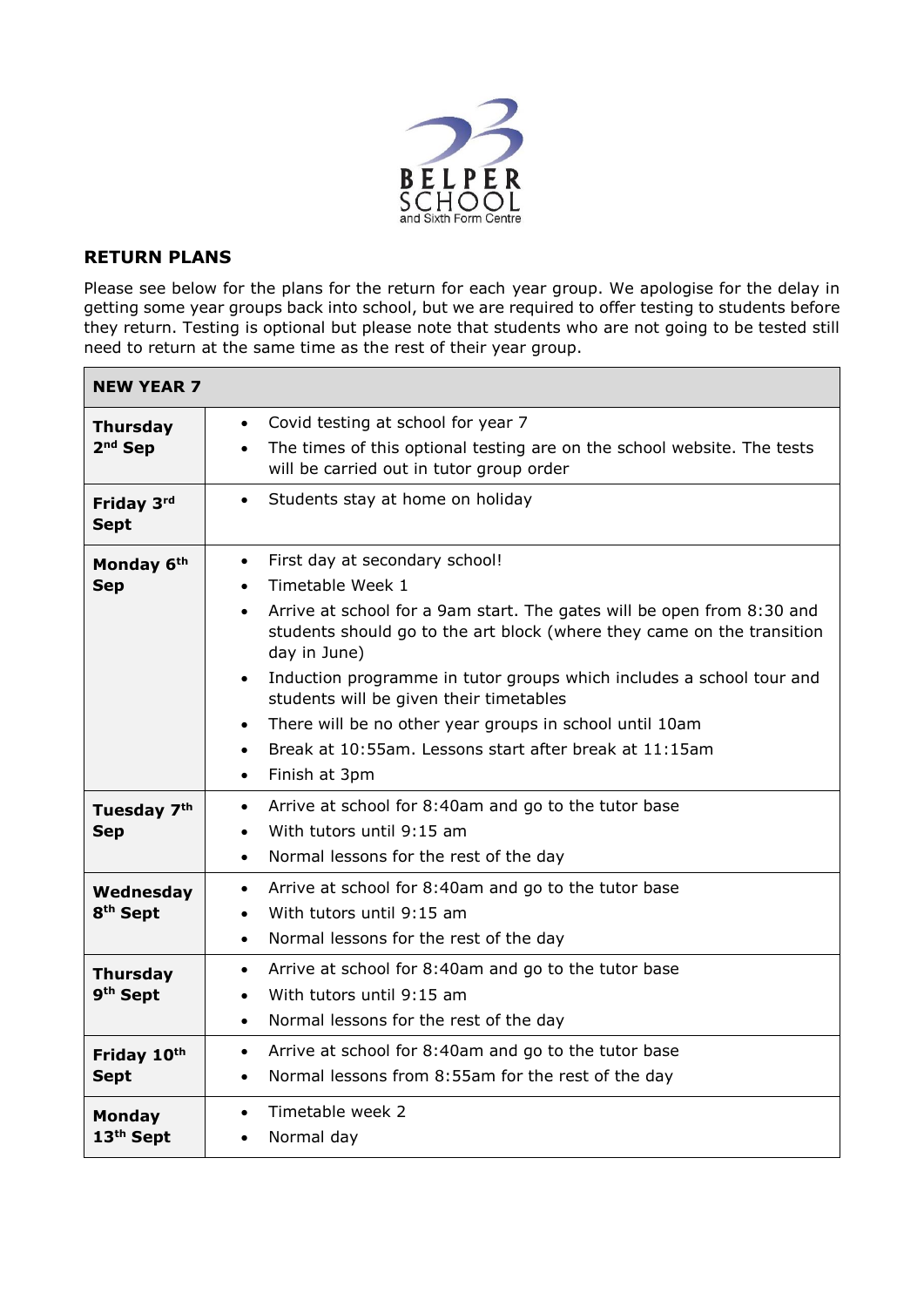| <b>NEW YEAR 8</b>            |                                                                                                                                                                                                                                                                                                                              |
|------------------------------|------------------------------------------------------------------------------------------------------------------------------------------------------------------------------------------------------------------------------------------------------------------------------------------------------------------------------|
| Thursday 2 <sup>nd</sup> Sep | Students stay at home on holiday<br>$\bullet$                                                                                                                                                                                                                                                                                |
| Friday 3rd Sept              | Students stay at home on holiday<br>$\bullet$                                                                                                                                                                                                                                                                                |
| Monday 6 <sup>th</sup> Sep   | Working from home<br>$\bullet$<br>10am Live online tutor session using Google Meet from<br>$\bullet$<br>Google Classroom<br>Covid testing at school for the rest of the day<br>$\bullet$<br>The times of this optional testing are on the school website.<br>$\bullet$<br>The tests will be carried out in tutor group order |
| Tuesday 7th Sep              | Return to school<br>$\bullet$<br>Timetable Week 1<br>$\bullet$<br>Arrive at school for 8:40am and go to the tutor base<br>$\bullet$<br>With tutors until 9:15 am<br>$\bullet$<br>Normal lessons for the rest of the day<br>$\bullet$                                                                                         |
| <b>Wednesday 8th Sept</b>    | Arrive at school for 8:40am and go to the tutor base<br>$\bullet$<br>With tutors until 9:15 am<br>$\bullet$<br>Normal lessons for the rest of the day<br>$\bullet$                                                                                                                                                           |
| Thursday 9th Sept            | Arrive at school for 8:40am and go to the tutor base<br>$\bullet$<br>With tutors until 9:15 am<br>$\bullet$<br>Normal lessons for the rest of the day<br>$\bullet$                                                                                                                                                           |
| Friday 10th Sept             | Arrive at school for 8:40am and go to the tutor base<br>$\bullet$<br>Period 1 starts as normal at 8:55am<br>$\bullet$<br>Normal lessons for the rest of the day<br>$\bullet$                                                                                                                                                 |
| Monday 13th Sept             | Timetable week 2<br>$\bullet$<br>Normal day<br>$\bullet$                                                                                                                                                                                                                                                                     |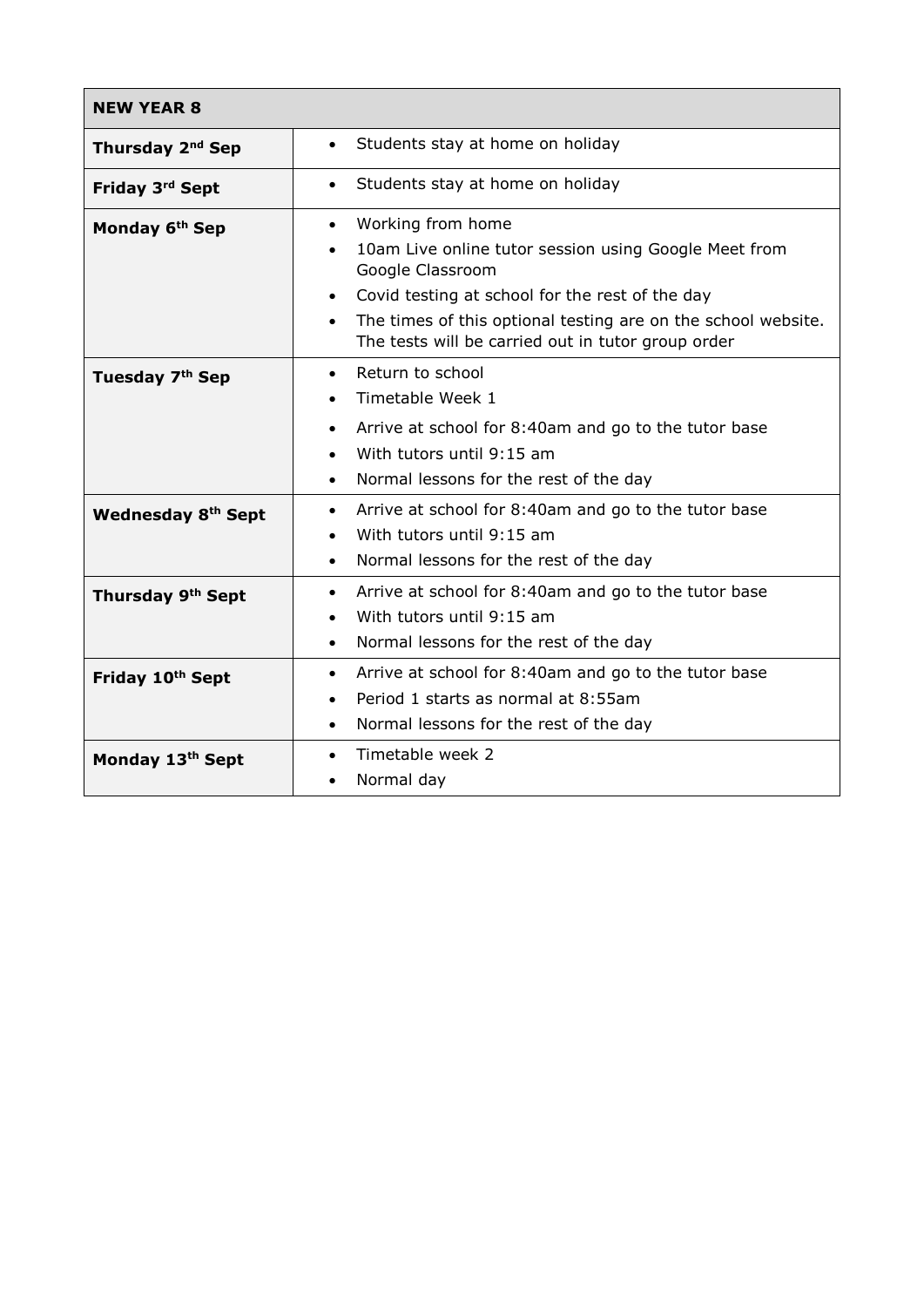| <b>NEW YEAR 9</b>            |                                                                                                                                                                                                                                                                     |
|------------------------------|---------------------------------------------------------------------------------------------------------------------------------------------------------------------------------------------------------------------------------------------------------------------|
| Thursday 2 <sup>nd</sup> Sep | Students stay at home on holiday<br>$\bullet$                                                                                                                                                                                                                       |
| Friday 3rd Sept              | Students stay at home on holiday<br>$\bullet$                                                                                                                                                                                                                       |
| Monday 6 <sup>th</sup> Sep   | Working from home<br>$\bullet$<br>10am Live online tutor session using Google Meet from<br>$\bullet$<br>Google Classroom                                                                                                                                            |
|                              | Work at home on work for the rest of the day set on Google<br>$\bullet$<br>Classroom. The subjects will be Computing, Geography and<br><b>MFL</b>                                                                                                                   |
| Tuesday 7th Sep              | Working from home<br>$\bullet$<br>8:40am Live online tutor session using Google Meet from<br>$\bullet$<br>Google Classroom<br>Work at home for the rest of the day on work set on Google<br>$\bullet$<br>Classroom. The subjects will be English, Maths and Science |
| <b>Wednesday 8th Sept</b>    | At home initially<br>$\bullet$<br>8:40am Live online tutor session using Google Meet from<br>$\bullet$<br>Google Classroom<br>Covid testing at school for the rest of the day<br>$\bullet$                                                                          |
| Thursday 9th Sept            | The times of this optional testing are on the school website.<br>$\bullet$<br>The tests will be carried out in tutor group order<br>Return to school<br>$\bullet$<br>Timetable Week 1<br>$\bullet$                                                                  |
|                              | Arrive at school for 8:40am and go to the tutor base<br>$\bullet$<br>With tutors until 9:15 am<br>$\bullet$<br>Normal lessons for the rest of the day<br>$\bullet$                                                                                                  |
| Friday 10th Sept             | Arrive at school for 8:40am and go to the tutor base<br>$\bullet$<br>Period 1 starts as normal at 8:55am<br>$\bullet$<br>Normal lessons for the rest of the day<br>$\bullet$                                                                                        |
| Monday 13th Sept             | Timetable week 2<br>$\bullet$<br>Normal day<br>$\bullet$                                                                                                                                                                                                            |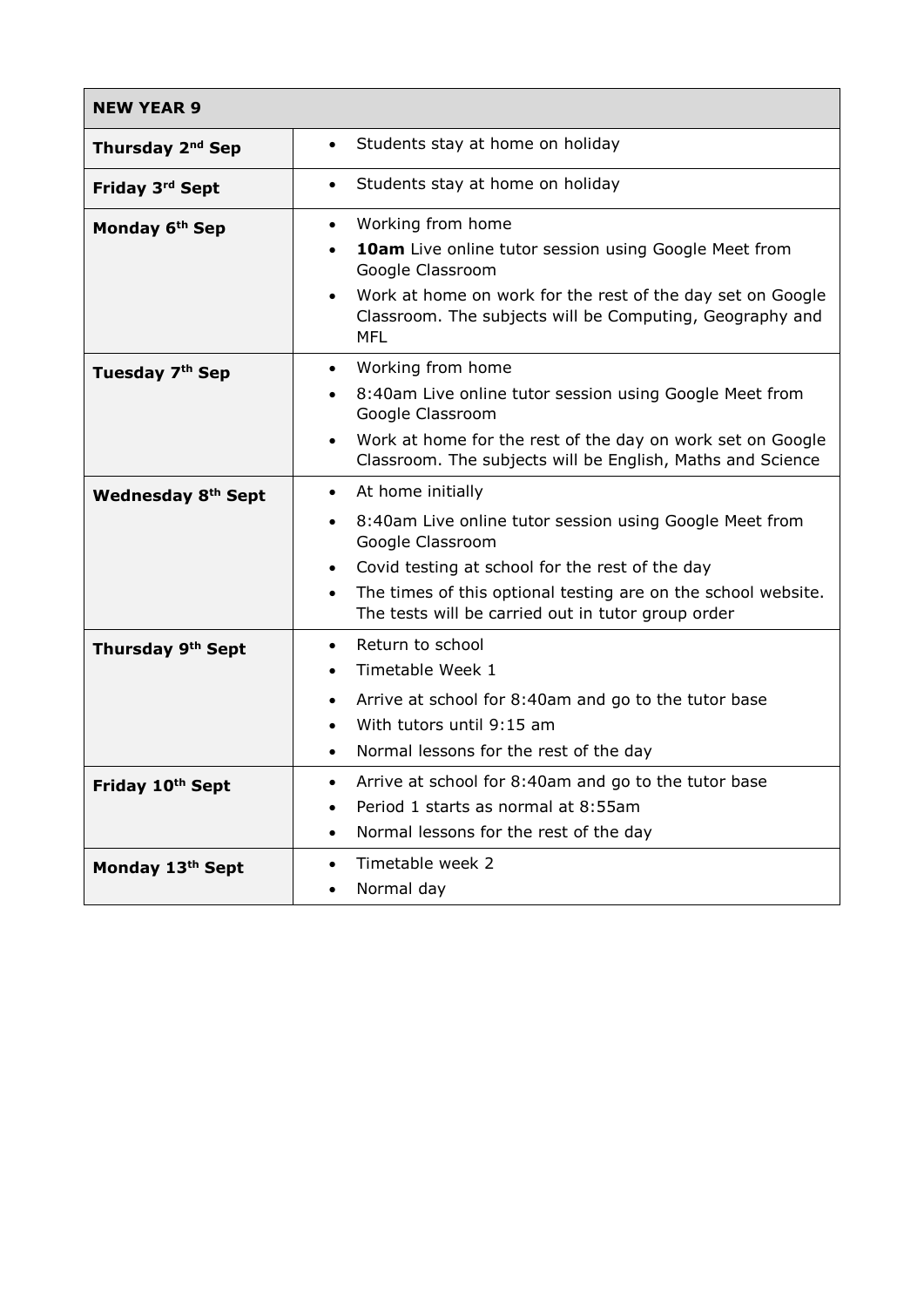| <b>NEW YEAR 10</b>            |                                                                                                                                       |
|-------------------------------|---------------------------------------------------------------------------------------------------------------------------------------|
| Thursday 2 <sup>nd</sup> Sep  | Students stay at home on holiday<br>$\bullet$                                                                                         |
| Friday 3rd Sept               | Students stay at home on holiday<br>$\bullet$                                                                                         |
| Monday 6 <sup>th</sup> Sep    | Working from home<br>$\bullet$                                                                                                        |
|                               | 10am Live tutor session using Google Meet from Google<br>$\bullet$<br>Classroom                                                       |
|                               | Work at home for the rest of the day on work set on google<br>$\bullet$<br>classroom. The subjects will be English, Maths and Science |
| Tuesday 7 <sup>th</sup> Sep   | At home initially<br>$\bullet$                                                                                                        |
|                               | 8:40am Live online tutor session using Google Meet from<br>$\bullet$<br>Google Classroom                                              |
|                               | Covid testing at school for the rest of the day<br>$\bullet$                                                                          |
|                               | The times of this optional testing are on the school website.<br>$\bullet$<br>The tests will be carried out in tutor group order      |
| <b>Wednesday 8th Sept</b>     | Return to school<br>$\bullet$                                                                                                         |
|                               | Timetable Week 1<br>$\bullet$                                                                                                         |
|                               | Arrive at school for 8:40am and go to the tutor base<br>$\bullet$                                                                     |
|                               | With tutors until 9:15 am<br>$\bullet$                                                                                                |
|                               | Normal lessons for the rest of the day<br>$\bullet$                                                                                   |
| Thursday 9 <sup>th</sup> Sept | Arrive at school for 8:40am and go to the tutor base<br>$\bullet$                                                                     |
|                               | With tutors until 9:15 am<br>$\bullet$                                                                                                |
|                               | Normal lessons for the rest of the day<br>$\bullet$                                                                                   |
| Friday 10th Sept              | Arrive at school for 8:40am and go to the tutor base<br>$\bullet$                                                                     |
|                               | Period 1 starts as normal at 8:55am<br>$\bullet$                                                                                      |
|                               | Normal lessons for the rest of the day<br>$\bullet$                                                                                   |
| Monday 13th Sept              | Timetable week 2<br>$\bullet$                                                                                                         |
|                               | Normal day<br>$\bullet$                                                                                                               |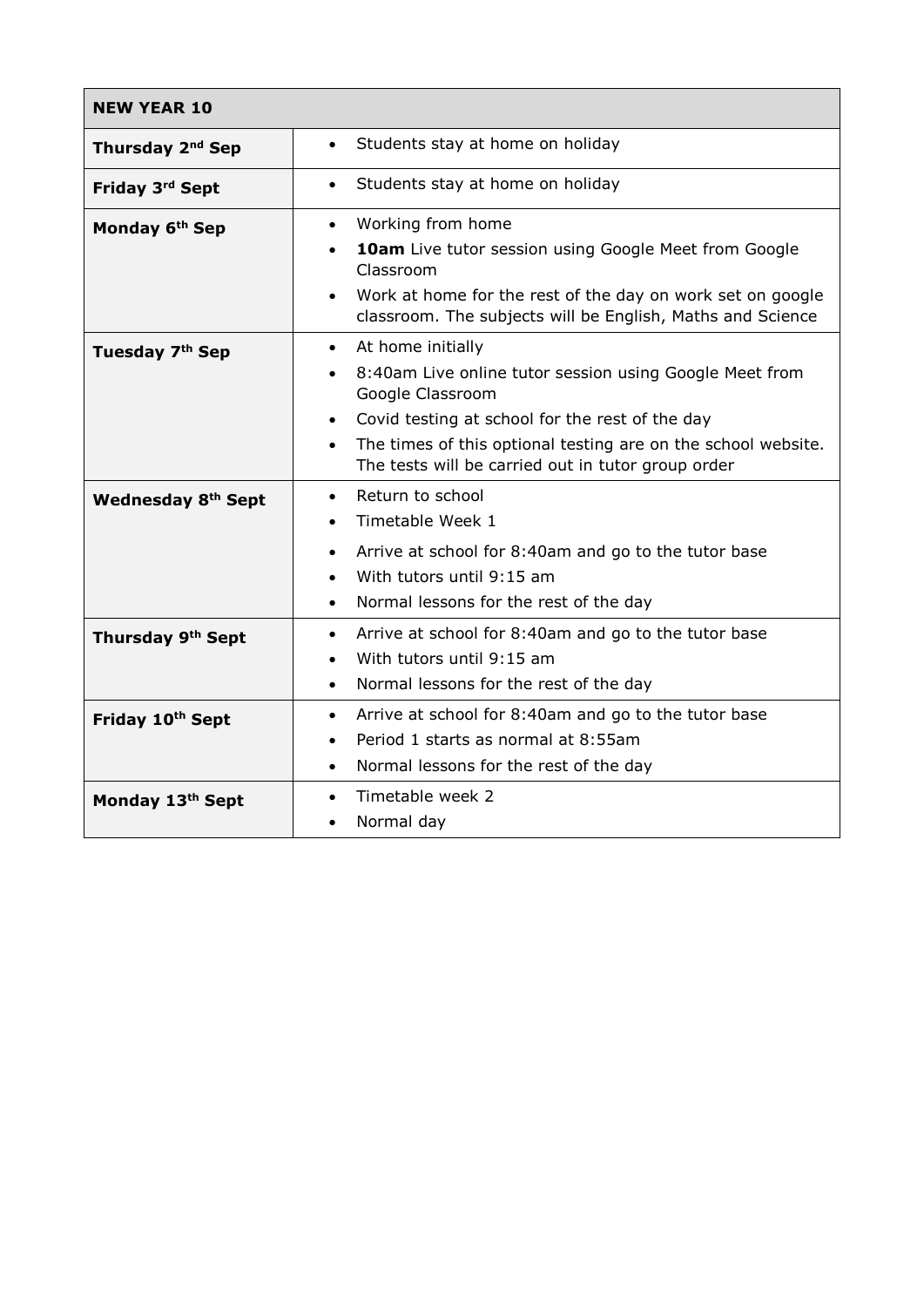| <b>NEW YEAR 11</b>           |                                                                                                                                  |
|------------------------------|----------------------------------------------------------------------------------------------------------------------------------|
| Thursday 2 <sup>nd</sup> Sep | Students stay at home on holiday<br>$\bullet$                                                                                    |
| Friday 3rd Sept              | Covid testing at school<br>$\bullet$                                                                                             |
|                              | The times of this optional testing are on the school website.<br>$\bullet$<br>The tests will be carried out in tutor group order |
| Monday 6th Sep               | Return to school<br>$\bullet$                                                                                                    |
|                              | Timetable Week 1<br>$\bullet$                                                                                                    |
|                              | Arrive at school for 10am and go to the tutor base<br>$\bullet$                                                                  |
|                              | In tutor groups until break at 10:55am<br>$\bullet$                                                                              |
|                              | Lessons start after break at 11:15am<br>$\bullet$                                                                                |
|                              | Finish at 3pm<br>$\bullet$                                                                                                       |
| Tuesday 7 <sup>th</sup> Sep  | Arrive at school for 8:40am and go to the tutor base<br>$\bullet$                                                                |
|                              | With tutors until 9:15 am<br>$\bullet$                                                                                           |
|                              | Normal lessons for the rest of the day<br>$\bullet$                                                                              |
| <b>Wednesday 8th Sept</b>    | Arrive at school for 8:40am and go to the tutor base<br>$\bullet$                                                                |
|                              | With tutors until 9:15 am<br>$\bullet$                                                                                           |
|                              | Normal lessons for the rest of the day<br>$\bullet$                                                                              |
| Thursday 9th Sept            | Arrive at school for 8:40am and go to the tutor base<br>$\bullet$                                                                |
|                              | With tutors until 9:15 am<br>$\bullet$                                                                                           |
|                              | Normal lessons for the rest of the day<br>$\bullet$                                                                              |
| Friday 10th Sept             | Arrive at school for 8:40am and go to the tutor base<br>$\bullet$                                                                |
|                              | Period 1 starts as normal at 8:55am<br>$\bullet$                                                                                 |
|                              | Normal lessons for the rest of the day<br>$\bullet$                                                                              |
| Monday 13th Sept             | Timetable week 2<br>$\bullet$                                                                                                    |
|                              | Normal day<br>$\bullet$                                                                                                          |